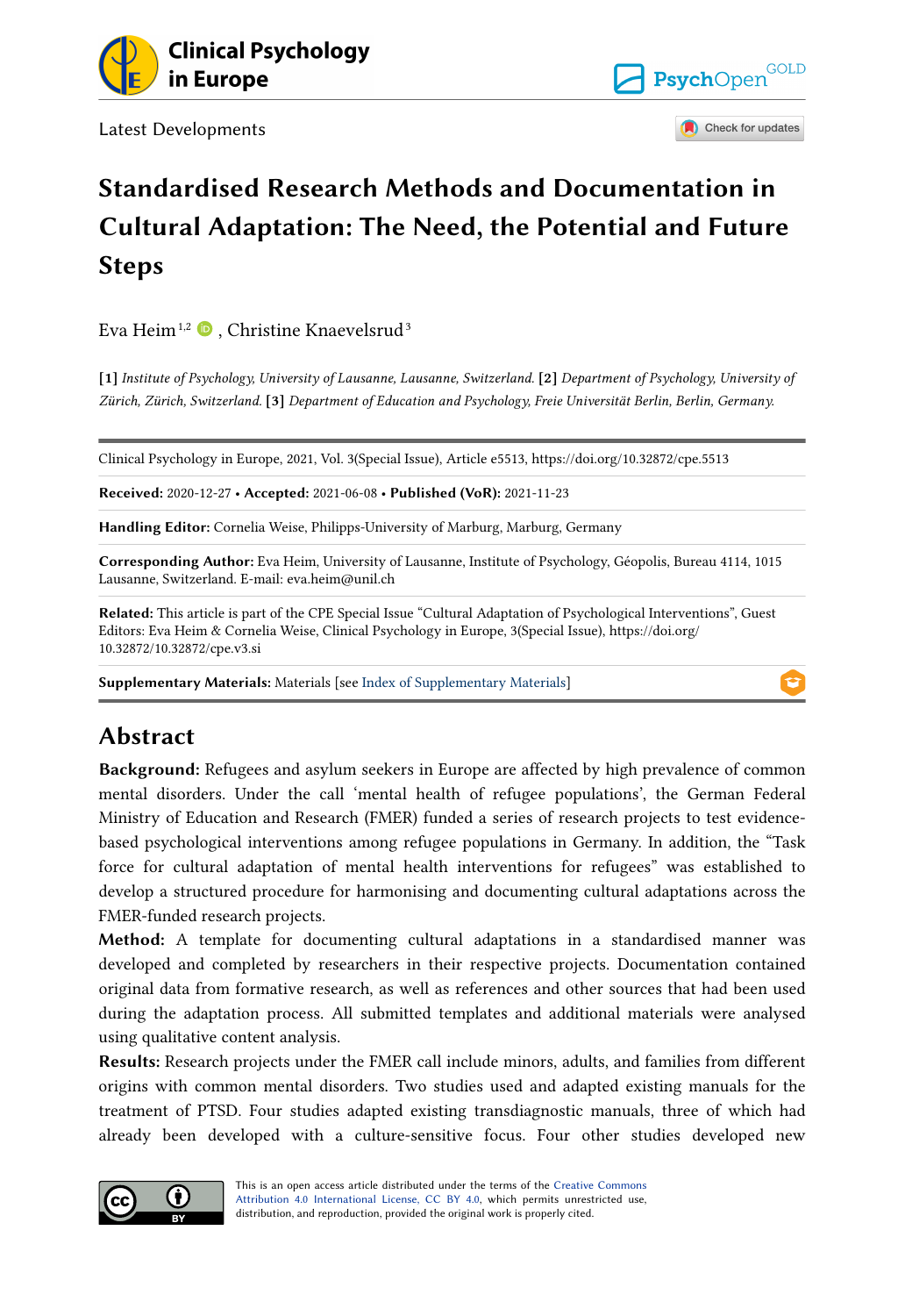intervention manuals using evidence-based treatment components. The levels of cultural adaptation varied across studies, ranging from surface adaptations of existing manuals to the development of new, culture-sensitive interventions for refugees.

**Conclusions:** Cultural adaptation is often an iterative process of piloting, feedback, and further adaptation. Having a documentation system in place from start helps structuring this process and increases transparency.

# **Keywords**

cultural adaptation, refugees, randomised controlled trials, documentation, monitoring, formative research

#### **Highlights**

- A series of evidence-based psychological interventions are tested among refugees in Germany.
- A structured procedure for harmonising and documenting cultural adaptations was developed.
- Cultural adaptation is often an iterative process of piloting, feedback, and further adaptation.
- Documenting the decision-making process, based on evidence from formative research, is key.

In view of the increasing numbers of refugee populations worldwide [\(UNHCR, 2020\)](#page-13-0) and the high prevalence of common mental disorders among them ([Turrini et al., 2017](#page-13-0)), there is an urgent need for evidence-based mental health interventions to target these populations. According to the World Health Organization ([WHO, 2017\)](#page-14-0), common mental disorders include depression, anxiety, and posttraumatic stress disorder (PTSD).

Substantial empirical evidence reveals cultural variation in how symptoms of common mental disorders are expressed [\(Haroz et al., 2017](#page-11-0); [Kohrt et al., 2014](#page-12-0)). In addition, culture-specific assumptions about mental health and mental disorders (e.g., [Grupp et](#page-11-0) [al., 2018;](#page-11-0) [Kohrt & Hruschka, 2010\)](#page-12-0) and beliefs about treatment and recovery (e.g., [Reich](#page-13-0)  [et al., 2015;](#page-13-0) [Shala et al., 2020](#page-13-0)) have been documented. Based on this evidence, the term *cultural concepts of distress* (CCD) was introduced in the *Diagnostic and Statistical Manual of Mental Disorders*, fifth edition (DSM-5, [American Psychiatric Association, 2013](#page-11-0)). CCD include i) idioms of distress, ii) cultural explanations, and iii) cultural syndromes [\(Lewis-](#page-13-0)[Fernández & Kirmayer, 2019\)](#page-13-0). Evidence shows that CCD differ from diagnostic categories in the DSM ([Kohrt et al., 2014\)](#page-12-0).

There is an ongoing debate on the extent to which psychological interventions developed in Western, Educated, Industrialised, Rich, and Democratic (WEIRD) societies [\(Henrich et al., 2010\)](#page-12-0) require cultural adaptation to be effective for the treatment of common mental disorders among ethnic and cultural minorities. Ethnic minorities are generally underrepresented in clinical trials in high-income countries ([Hussain-Gambles](#page-12-0) 

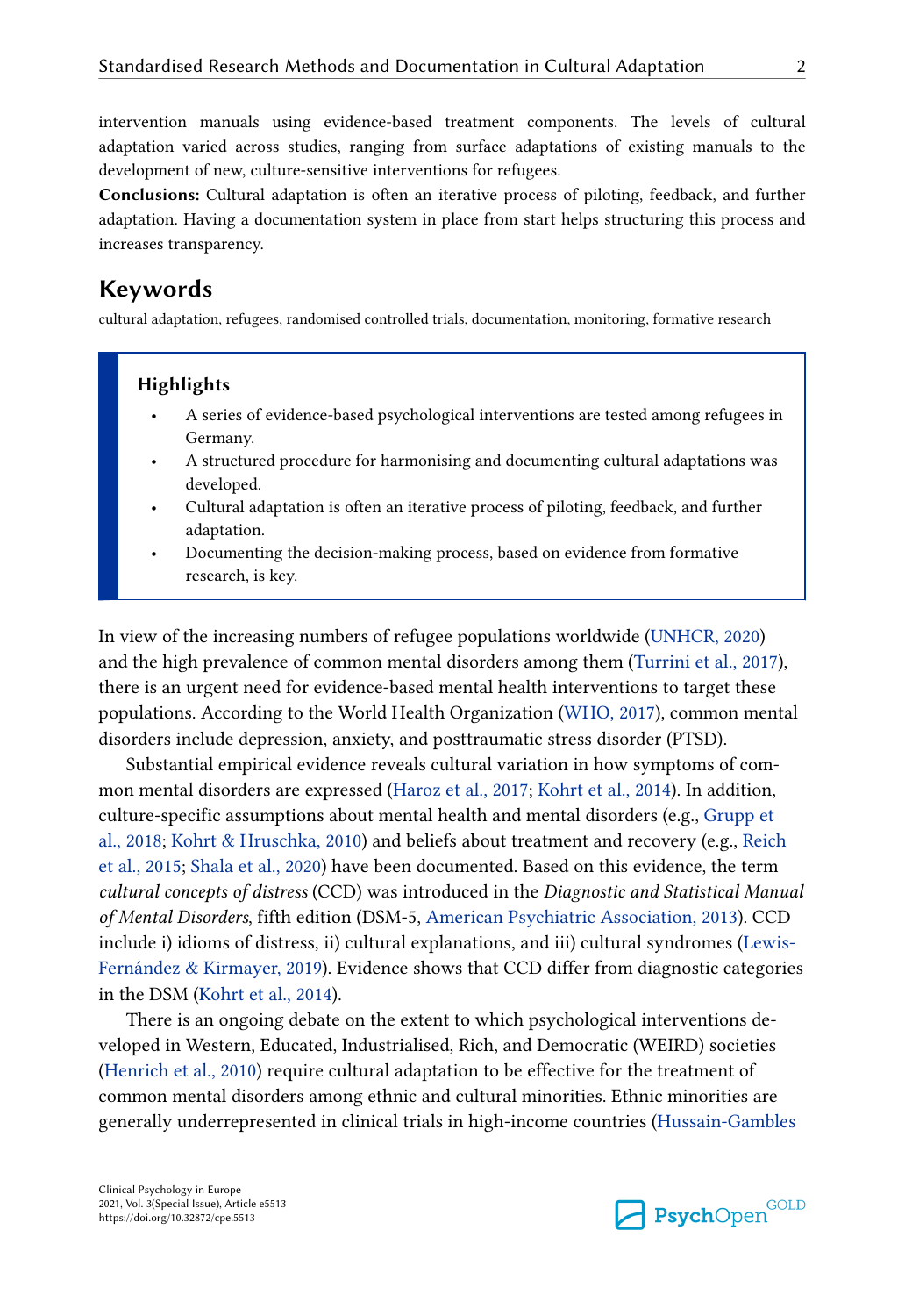[et al., 2004;](#page-12-0) [La Roche & Christopher, 2008](#page-13-0); [Wendler et al., 2005\)](#page-14-0), which means that the term 'evidence-based interventions' has to be used with caution in this context. For this reason, the WHO and other groups of researchers increasingly invest in cultural adaptation of psychological interventions prior to testing them in randomised controlled trials (RCTs) (e.g., [Abi Ramia et al., 2018;](#page-11-0) [Heim et al., 2019](#page-12-0); [Tol et al., 2018\)](#page-13-0).

[Resnicow et al. \(1999\)](#page-13-0) differentiate between surface and deep structure adaptations. Surface structure adaptations refer to matching materials (e.g., illustrations, language), as well as channels and settings for treatment delivery to observable characteristics of the target population. By contrast, deep structure adaptations convey salience of an intervention by considering how members of a particular cultural group perceive the cause, course, and treatment of a particular illness.

Several meta-analyses showed that culturally adapted psychological interventions are effective when compared to a variety of control conditions (e.g., [Chowdhary et al., 2014;](#page-11-0) [Griner & Smith, 2006](#page-11-0)). One meta-analysis [\(Hall et al., 2016\)](#page-11-0) found that culturally adapted versions were more effective than the unadapted versions of the same intervention in direct comparison  $(g = 0.52)$ . And one meta-analysis showed that the adaptation of the 'illness myth' (i.e., the explanatory model and the treatment rationale) was the most important factor contributing to higher efficacy of adapted interventions ([Benish et al.,](#page-11-0)  [2011\)](#page-11-0).

Although the meta-analytic evidence seems promising, it is important to mention that it is based on rather low quality of evidence, caused by the following three specific flaws in prior studies: First, there is a lack of theoretical underpinnings in cultural adaptation literature. Most of the literature is based on heuristic frameworks that were developed based on expert opinions and previous studies. A theory-based approach that takes into account literature from the field of cultural clinical psychology and transcultural psychiatry could potentially contribute to a better understanding of *what* to adapt and *why.* Second, previous frameworks for cultural adaptation have focused on clinical practice (e.g., [Bernal et al., 2009](#page-11-0); [Castro et al., 2010](#page-11-0); [Chu & Leino, 2017](#page-11-0); [Hwang, 2006](#page-12-0)), but there are no frameworks or guidelines for implementing and documenting cultural adaptations in psychological trials. This is a particularly relevant gap in the literature, as it hinders the replicability and transparency of trials, both of which are increasingly demanded in the scientific realm. In most published studies, adaptation methods are not well documented [\(Harper Shehadeh et al., 2016\)](#page-12-0), which leads to a 'black box' with regard to *how* the cultural adaptation was implemented. This lack of documentation also adds to blurring sources of bias when assessing and analysing factors of intervention efficacy. Third, and as a consequence of the first two flaws, there is a lack of empirical evidence on the kinds of adaptations that lead to higher acceptability or efficacy of treatments [\(Heim & Kohrt, 2019](#page-12-0)). In order to foster empirical research and replicability, transparent criteria on how to implement and document the process of cultural adaption are needed [\(Heim et al., 2021,](#page-12-0) this issue).

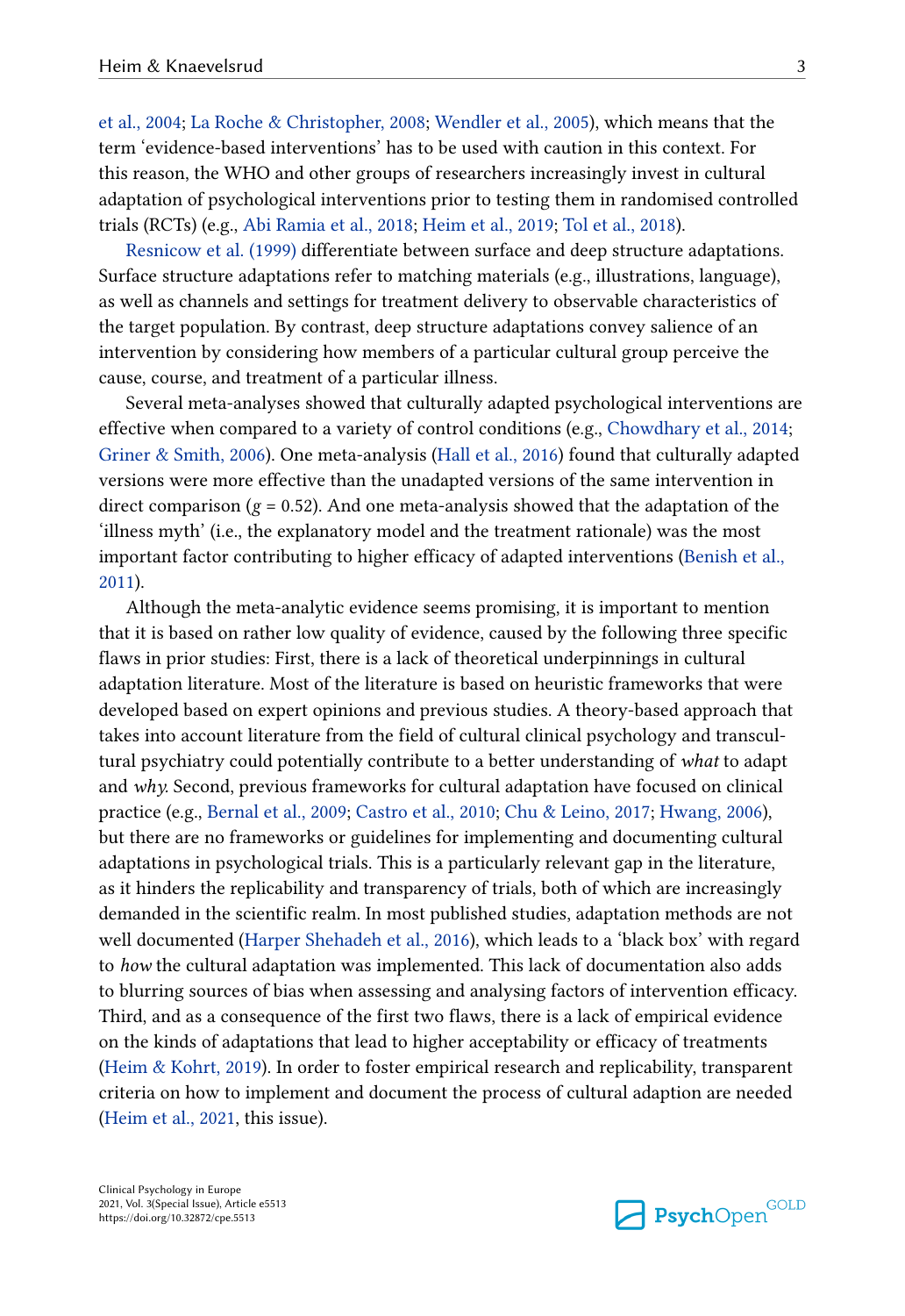To address the first problem — the lack of theory — [Heim and Kohrt \(2019\)](#page-12-0) developed a new conceptual framework for the cultural adaptation of psychological interventions as a basis for empirical research. The authors suggest using CCD as the pivotal element for cultural adaptation and to adapt treatment elements to CCD. Treatment elements are defined in accordance with a taxonomy developed by [Singla et al. \(2017\).](#page-13-0) This taxonomy differentiates among specific treatment elements (i.e., interventions based on theoretical assumptions such as behavioural or cognitive treatment elements), unspecific treatment elements (i.e., common factors such as the therapeutic relationship or providing a meaningful treatment rationale), and therapeutic techniques (i.e., exercises and other interventions that are done to transmit the therapeutic components, such as role plays or homework). In accordance with [Resnicow et al. \(1999\)](#page-13-0), adaptations of specific and unspecific treatment elements are deep structure adaptations. With regard to surface adaptations, [Heim and Kohrt \(2019\)](#page-12-0) suggest considering different modes of treatment delivery (e.g., Internet-based, face-to-face, and group interventions). In addition, surface cultural adaptations include, for example, modifications to texts, illustrations, or case examples.

The present paper addresses the second problem, the lack of documentation. It outlines the work and outcomes achieved by the task force for cultural adaptation of mental health interventions for refugees. This task force was established by a group of researchers from Germany and Switzerland. In 2016, the German Federal Ministry of Education and Research (FMER) launched a call for research proposals covering the 'mental health of refugee populations'. Seven research projects were funded. One exclusively focuses on diagnostics, and the other six projects will test evidence-based psychological interventions. Each of those six projects consists of three or more sub-projects, in which different interventions with different target groups are tested, implementation methods are compared, and other aspects such as cost-effectiveness are addressed. A total of 11 RCTs (RCTs) will be conducted within these six larger projects. These research projects are currently ongoing. A total of 11 RCTs will be conducted within these six larger projects.

The task force for cultural adaptation of mental health interventions for refugees was launched as a cross-cutting project to harmonise and document cultural adaptation across the 11 sub-projects. The parallel implementation of 11 RCTs that include diverse target populations and a variety of interventions offered a unique opportunity to develop and test such a standardised procedure and to consolidate the experiences in a shared learning process.

Regarding the third problem — the lack of empirical evidence — more consistent documentation of cultural adaptation procedures will contribute to enhancing transparency and replicability in clinical trials. Consistent documentation will also foster meta-analytic evidence, as it will be possible to compare studies with regard to the level (and quality) of cultural adaptation applied in such trials.

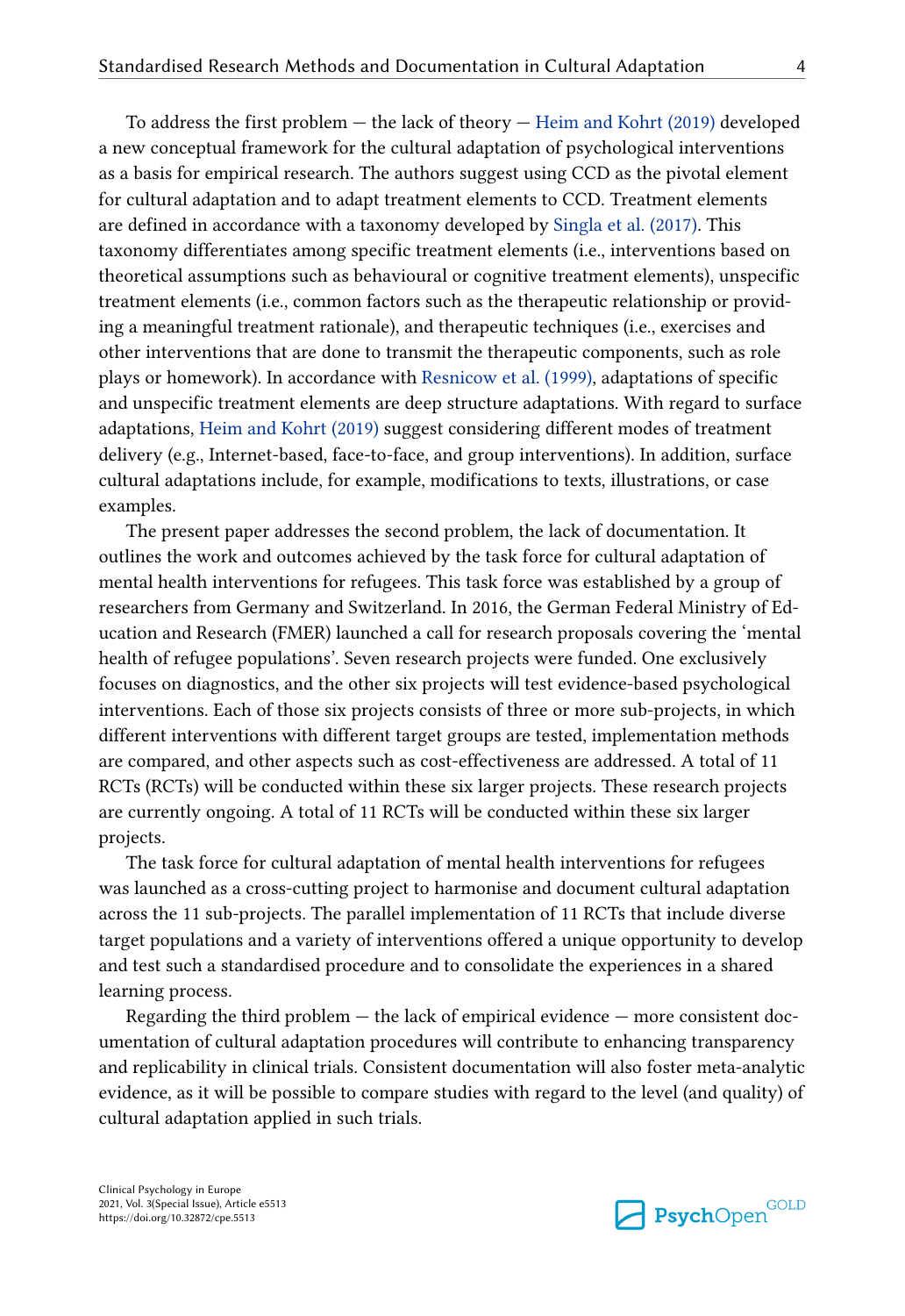### **Aim**

The task force for cultural adaptation of mental health interventions for refugees aimed to develop a structured procedure for harmonising and documenting cultural adaptations of psychological interventions in clinical trials. The present paper describes the procedures and outcomes of this joint initiative.

# **Method**

#### **Procedures**

The task force started its work in July 2019. It consisted of the coordinator (first author, EH) and representatives of the 11 RCTs. Representatives were principal investigators and post-doctoral researchers in charge of the cultural adaptation process in each study.

In a first step, the coordinator revised the project descriptions and gathered additional information in telephone interviews with representatives of each project. After these initial contacts, a first workshop was held in September 2019 in which the members of the task force agreed on a common procedure to guide and monitor the cultural adaptation process across the 11 projects. Thereafter, a series of webinars and conference calls was held between October and December 2019 to discuss upcoming topics in the cultural adaptation process. In a second workshop, which was held in February 2020, all members of the task force presented their results of the cultural adaptation process. Experiences were shared and consolidated in small group discussions about specific topics.

#### **Documentation**

A template for documenting cultural adaptations in a standardised manner was developed based on the theoretical framework by [Heim and Kohrt \(2019\)](#page-12-0). It consisted of the following sections: i) target group; ii) formative research methods; iii) CCD (i.e., idioms of distress, explanatory models); iv) target intervention; v) deep structure adaptations (i.e., specific and unspecific elements, in-session techniques); and vi) surface adaptations (i.e., mode of delivery, materials). Researchers in their respective projects used the template to document the cultural adaptation process. This documentation contained original data (e.g., gathered through key informant interviews of focus group discussions), as well as references and other sources that had been used during the adaptation process (e.g., published papers on CCD in the target population, pilot studies, or formative work). A revised version of the template can be found in [Heim et al. \(2021\)](#page-12-0), this issue.

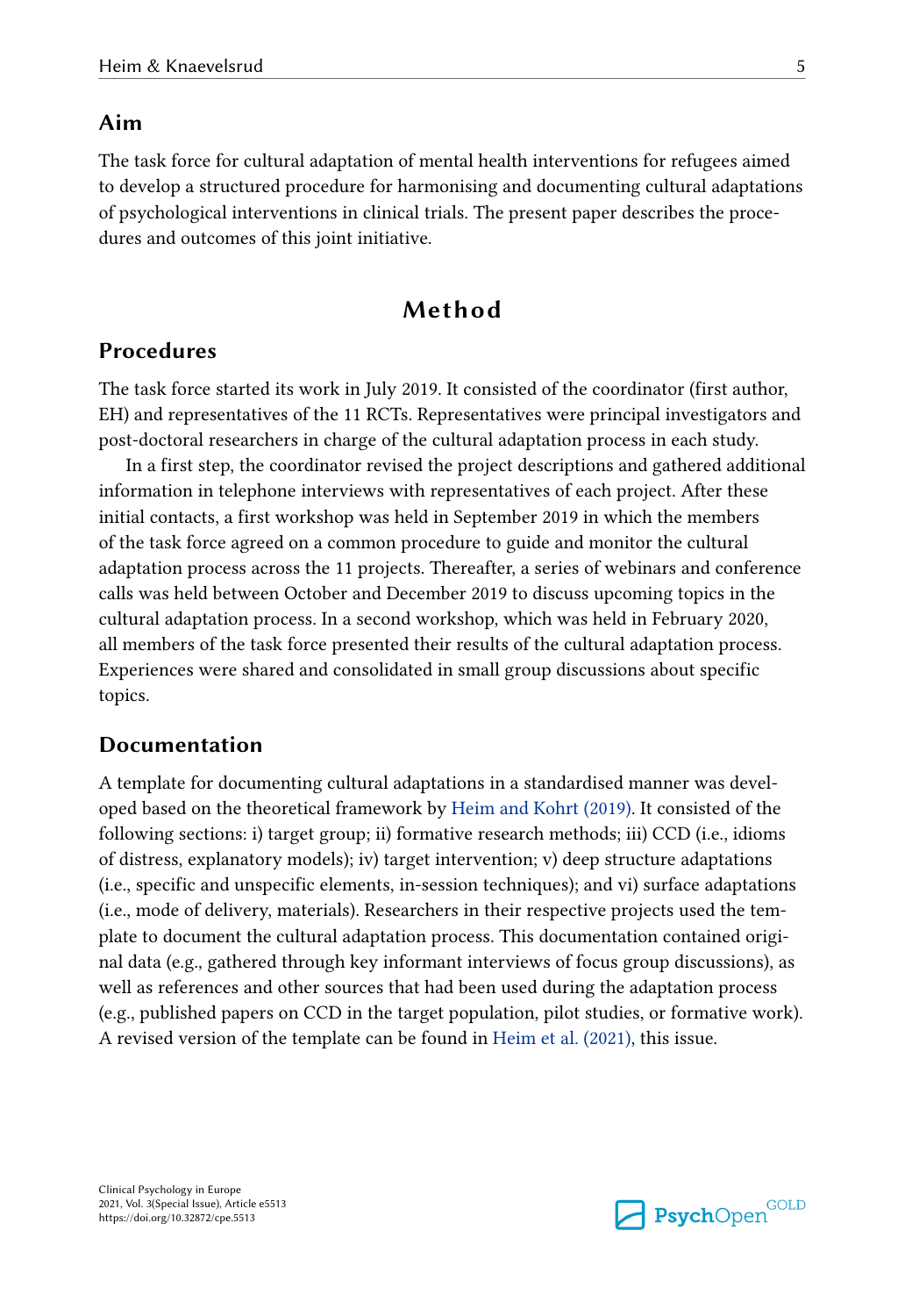#### **Data Analysis**

All submitted templates and additional materials were entered into an NVivo database and analysed using qualitative content analysis. Codes corresponded to the sections of the template (i.e., target group, CCD, elements of the target intervention, etc.). A few sub-codes were developed inductively from the data, where researchers had provided information that did not correspond to one of the sections of the template (e.g., cultural concepts of attachment). Data were analysed by the first author (EH). Since researchers themselves had allocated information on their projects to the corresponding sections and sub-sections of the template, no second coder was involved in the data analysis. Disagreements were clarified between the first author and researchers who had completed the template.

# **Results**

#### **Overview of Studies**

An overview of the 11 projects is provided in Table 1 in the Appendix, [Supplementary](#page-10-0) [Materials](#page-10-0)). Eight of the 11 sub-projects returned the completed templates and additional material. The other three had already completed the cultural adaptation, with limited possibilities to document this process. In four studies, the process of cultural adaptation was documented retrospectively by analysing qualitative data collected during the adaptation process that had not been analysed nor published. And four studies adapted their interventions during the course of the present project and documented this process continuously.

#### **Target Populations and Disorders**

The first section of the template contained the target population and the 'Western' diagnostic categories addressed in the respective trials. Three studies focused on minors, five on adults, and two on families (i.e., parents and their children). The majority (seven studies) included refugees from different countries of origin, three studies included Afghan and Syrian refugees, and one study included Arabic-speaking refugees. Studies including refugees from different countries of origin developed a 'culture-sensitive' rather than a 'culture-specific' treatment approach (e.g., [Lotzin et al., 2021](#page-13-0), this issue). Across the 11 projects, the targeted disorders were post-traumatic symptoms (five studies), common mental disorders (three studies as primary outcome, and one study as secondary outcome), and substance use disorder (one study). In addition, one study aimed at increasing knowledge about common mental disorders, psychological resources, and services of care [\(Mewes et al., 2021,](#page-13-0) this issue).

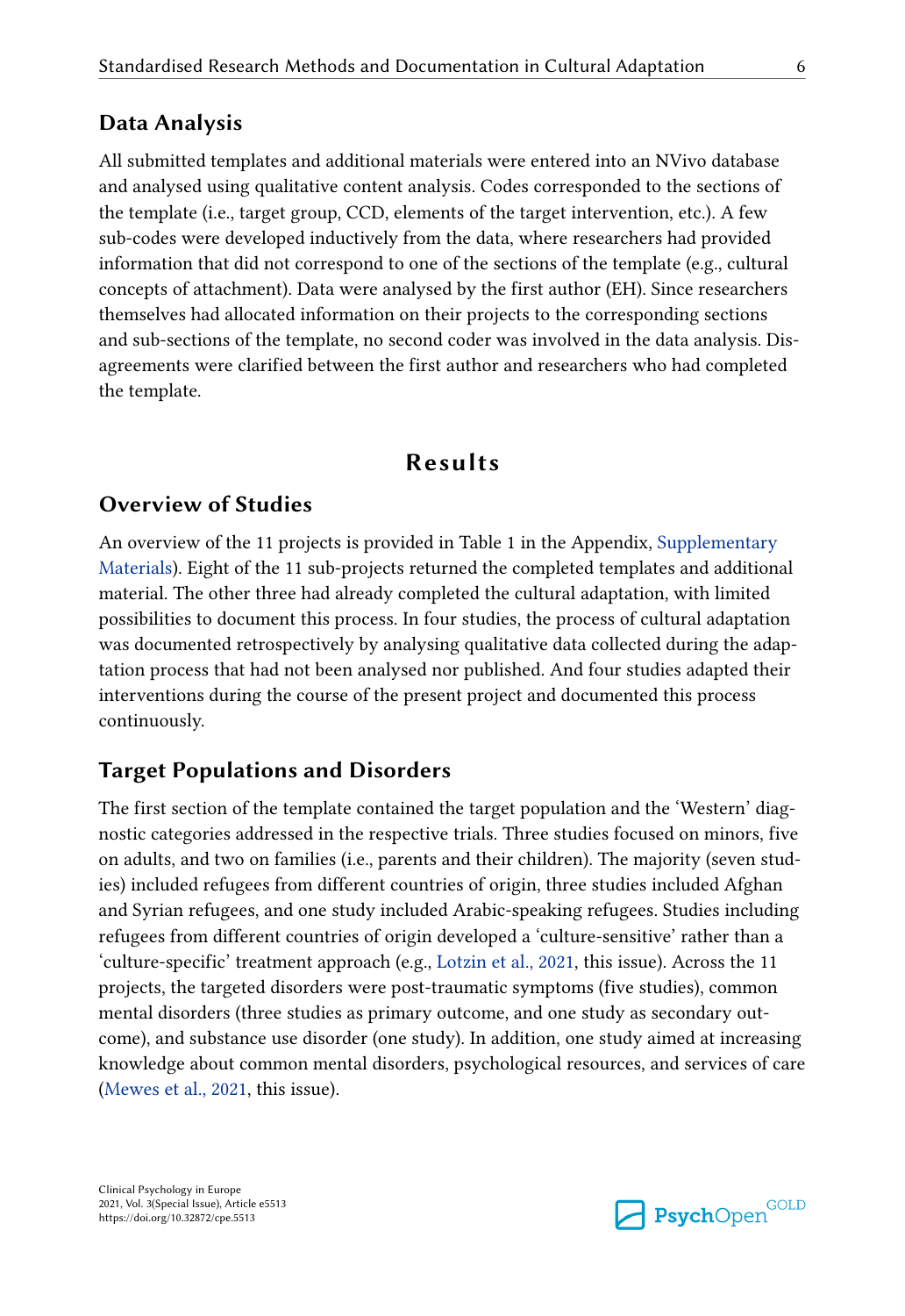# **Formative Research Methods**

Researchers in the respective projects gathered relevant information for cultural adaptation from published literature and through qualitative research. Formative research revealed information related to CCD, as well as information regarding the target interventions themselves (e.g., acceptance, suggestions for adaptations). A literature review was conducted in all but one project. In three studies, information on CCD (i.e., idioms of distress and explanatory models) was gathered through focus group discussions or individual interviews ahead of starting the process of cultural adaptation.

# **Cultural Concepts of Distress**

Results of literature reviews and qualitative research revealed mind–body concepts, idioms of distress, and explanatory models, which are described more in detail in the respective papers in this special issue. In addition to CCD, other related concepts were taken into account: Two studies considered assumptions about help-seeking, and one study reported on cultural concepts of attachment. In addition, four studies reported that fatalistic beliefs were relevant in their target populations. And one study also included cultural resources alongside CCD.

#### **Target Interventions**

The studies varied with regard to their therapeutic approaches. Two studies used and adapted existing manuals for the treatment of PTSD. Four studies adapted existing transdiagnostic manuals, three of which had already been developed with a culture-sensitive focus. Four other studies developed new intervention manuals using evidence-based treatment components.

#### **Cultural Adaptations: Surface and Deep Structure**

The levels of cultural adaptation varied across studies, ranging from surface adaptations of existing manuals to the development of new, culture-sensitive interventions for refugees. Other studies conducted deep structure adaptations of existing interventions, such as by adding, changing, or modifying specific treatment components. In addition, several studies considered the mode of delivery of the intervention, such as online vs. face-toface, or group vs. individual. Most studies described surface adaptations [\(Resnicow et al.,](#page-13-0)  [1999\)](#page-13-0), such as the use of a culture-specific or culture-sensitive language, the inclusion of specific idioms of distress, the use of illustrations and non-verbal material for non-German speaking participants, or the consideration of gender-related aspects and religious concerns (e.g., not offering food in a closing ritual during Ramadan).

Psychoeducation materials were culturally adapted in most studies, and psychoeducation was extensively discussed during the second workshop of the task force. Some of the considerations around psychoeducation involved metaphors and analogies to describe

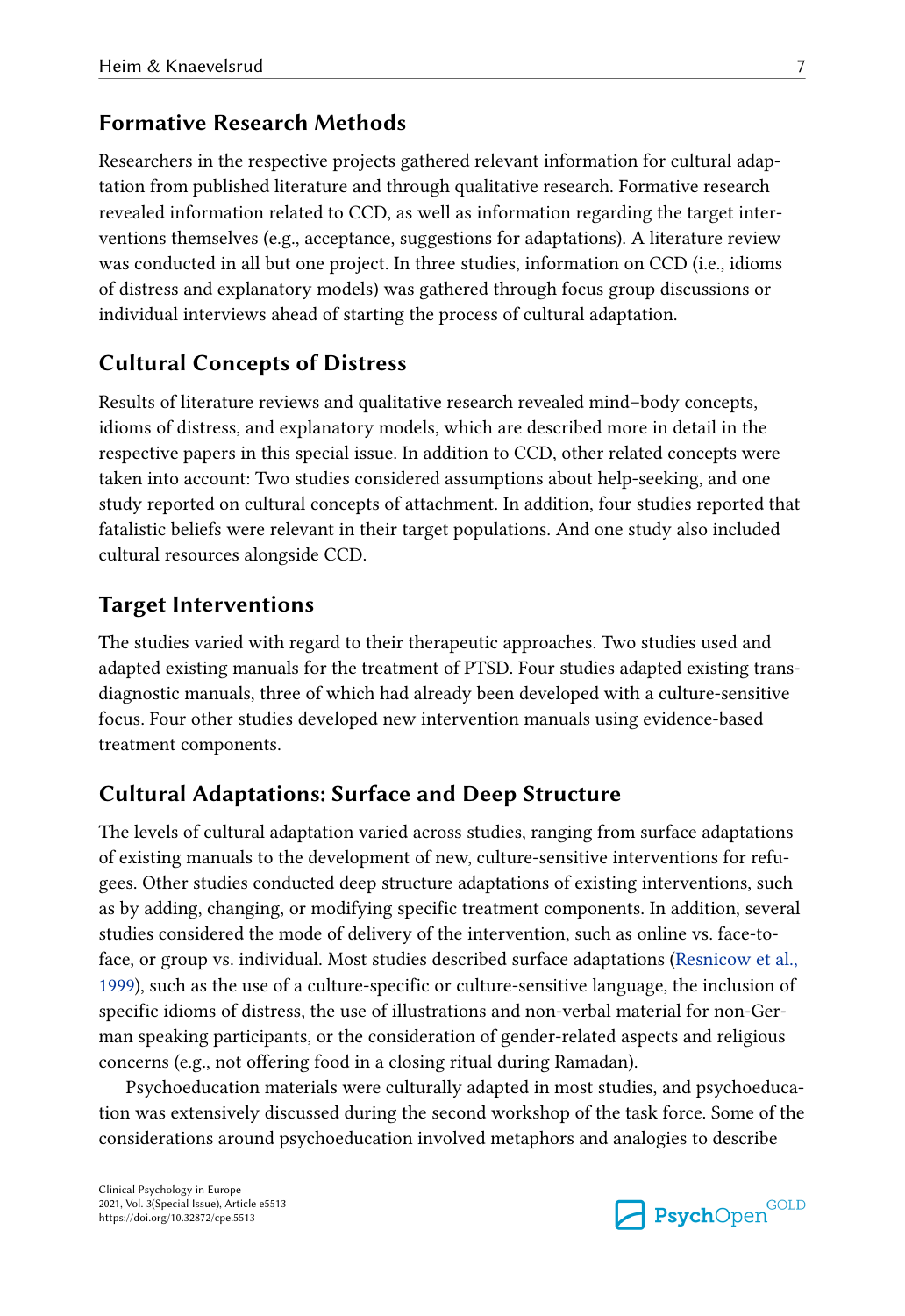the therapeutic process, such as the wound metaphor (trauma as a wound), the process of healing (e.g., of a broken leg), psychotherapy as training (e.g., muscle training), or the metaphor of the messy cupboard that must be cleaned up. Another relevant issue in psychoeducation concerned mental health-related stigma, which was addressed in some studies through normalising, the use of non-stigmatising terms, or using an encouraging rather than a problematising language.

Regarding specific therapeutic elements, all studies conducted a careful analysis of interventions to address the most common symptoms of psychological distress in their respective target populations. As an example, three studies discussed the inclusion or exclusion of problem solving in their respective interventions ([Böttche et al., 2021](#page-11-0), this issue; [Kananian et al., 2021](#page-12-0), this issue; [Unterhitzenberger et al., 2021](#page-13-0), this issue). This discussion showed that, on the one hand, problem solving seemed to be a helpful intervention to address the refugees' most pressing concerns, such as asylum status or family reunification. On the other hand, problem solving seemed to be overly cognitive for some participants, and it bears the risk that such practical problems become more important than the psychotherapeutic work in the sessions. The discussion across the three projects contributed to finding ways to use problem solving while keeping these downsides to a minimum.

#### **Documentation Process**

The level of detail of information provided in the adaptation template varied across studies. Researchers in two studies used the template to guide and document their process of cultural adaptation, whereas two other studies (and four sub-studies) used it to structure the documentation process retrospectively. This was mainly because in these projects, an iterative process of intervention development, cultural adaptation, and piloting had been implemented before acquiring the funding for the RCTs, and hence before the task force had started its work.

During the project, it became clear that the template required more detailed instructions on the information required in the sub-sections. In addition, researchers expressed difficulties in making decisions about cultural adaptations based on the evidence they had gathered on their target population. Two studies specifically focused on this decision-making process from formative research to adaptation (i.e., [Böttche et al., 2021](#page-11-0), this issue; [Lotzin et al., 2021](#page-13-0), this issue). Only one study documented the decision-making process itself, that is, the opinions expressed by the different researchers on the team.

# **Discussion**

Despite the growing body of literature on cultural adaptation of psychological interventions, there is still a lack of evidence on adaptations that will contribute to increase

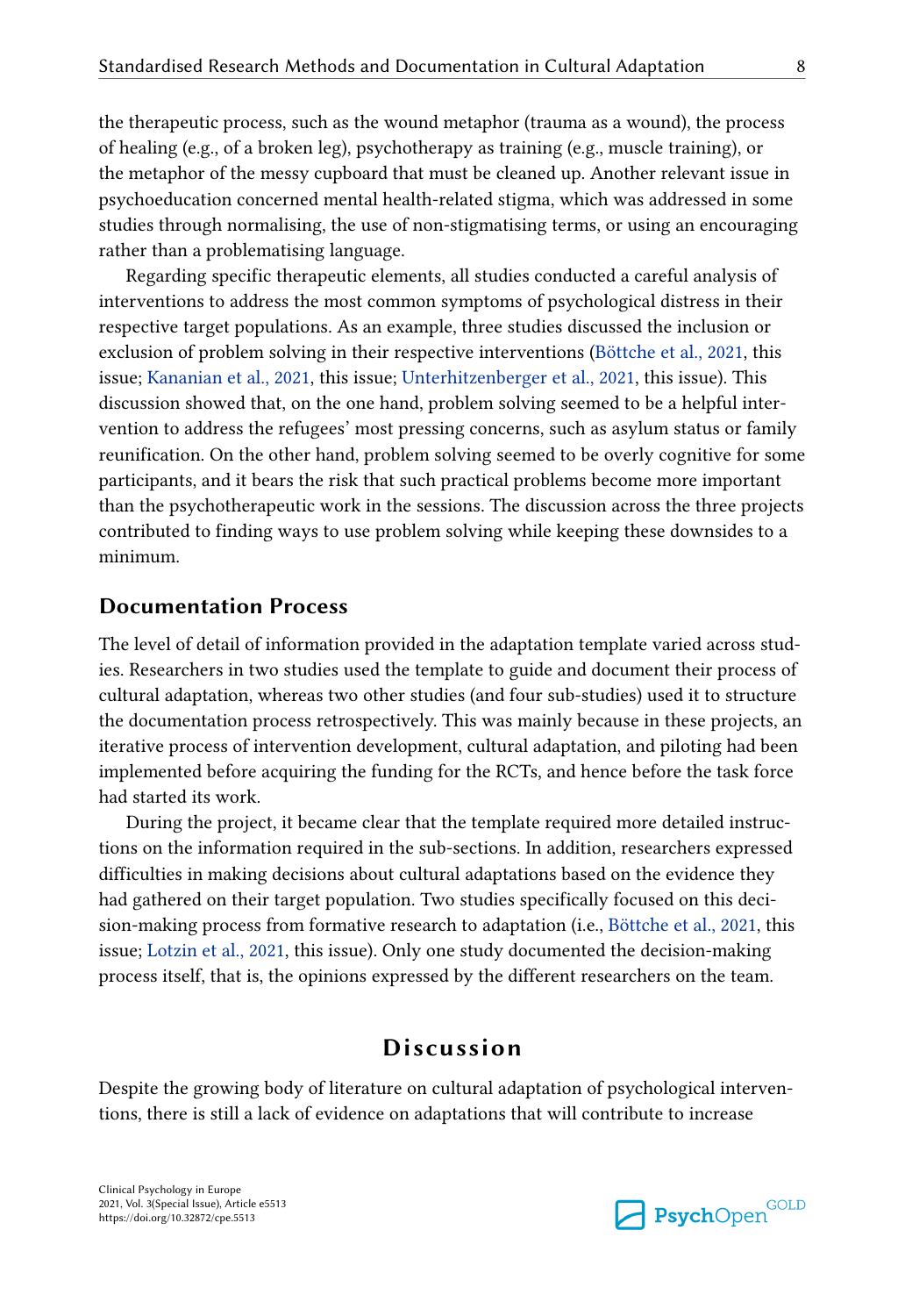the feasibility, acceptance, and efficacy of such interventions. We have argued that this is mainly due to a lack of theory-based approaches to cultural adaptation [\(Heim &](#page-12-0) [Kohrt, 2019\)](#page-12-0), of systematic documentation ([Harper Shehadeh et al., 2016](#page-12-0)), and of rigorous empirical studies.

In this project, a standardised documentation procedure was developed and applied across 11 studies that will evaluate psychological interventions in clinical trials with refugee populations in Germany. The parallel implementation of 11 RCTs with refugee populations provided a unique opportunity to develop and test such a standardised procedure and to better understand the process, challenges, and specific requirements of cultural adaptation in psychological trials. Experiences in this project revealed important lessons learned concerning the content (i.e., *what*) and the process (i.e., *how*) of cultural adaptation.

Regarding content, researchers in this task force described both surface and deep structure adaptations [\(Resnicow et al., 1999\)](#page-13-0). Surface adaptations are increasingly described in the literature (e.g., [Chowdhary et al., 2014](#page-11-0)). Deep structure adaptations, such as the selection or development of treatment elements in accordance with CCD and other relevant aspects, is less prominent in the literature ([Hall et al., 2016](#page-11-0)). Based on the theoretical framework by [Heim and Kohrt \(2019\),](#page-12-0) several studies included here used CCD (i.e., idioms of distress, explanatory models, and culturally salient symptoms) as a starting point for cultural adaptation. Aside from CCD, other aspects that are relevant for cultural adaptation were mentioned, such as cultural resources ([Mewes et al., 2021,](#page-13-0) this issue), gender and religious aspects ([Kananian et al., 2021](#page-12-0), this issue), or cultural concepts other than CCD (e.g., attachment). Researchers considered the use of specific treatment elements in function of participants' needs and conditions, such as problem solving [\(Böttche et al., 2021,](#page-11-0) this issue; [Kananian et al., 2021,](#page-12-0) this issue).

Regarding process, our experiences showed that the documentation system must be in place from the beginning of the adaptation process. In three studies, the adaptation was done in parallel with the work of the task force. In other studies, the adaptation process was documented retrospectively based on unpublished data, and some projects had already completed their adaptation process, with limited possibilities for retrospective documentation. It became clear that retrospective documentation is very difficult, even if unpublished data are available (e.g., transcripts from focus groups), particularly due to the difficulty to replicate the decision-making process. In addition, our experiences showed that the template for documentation should be simple and contain clear instructions to avoid additional workload for the research staff.

Decision making is a major challenge in cultural adaptation. Only one study documented the different views of the team members as a basis for decisions ([Lotzin et](#page-13-0)  [al., 2021,](#page-13-0) this issue). Another study mentioned the risk of excluding other groups if adaptations are too specific for one particular group [\(Böttche et al., 2021,](#page-11-0) this issue). Our experiences show that the decision of *what* to adapt, and *why*, remains a subjective

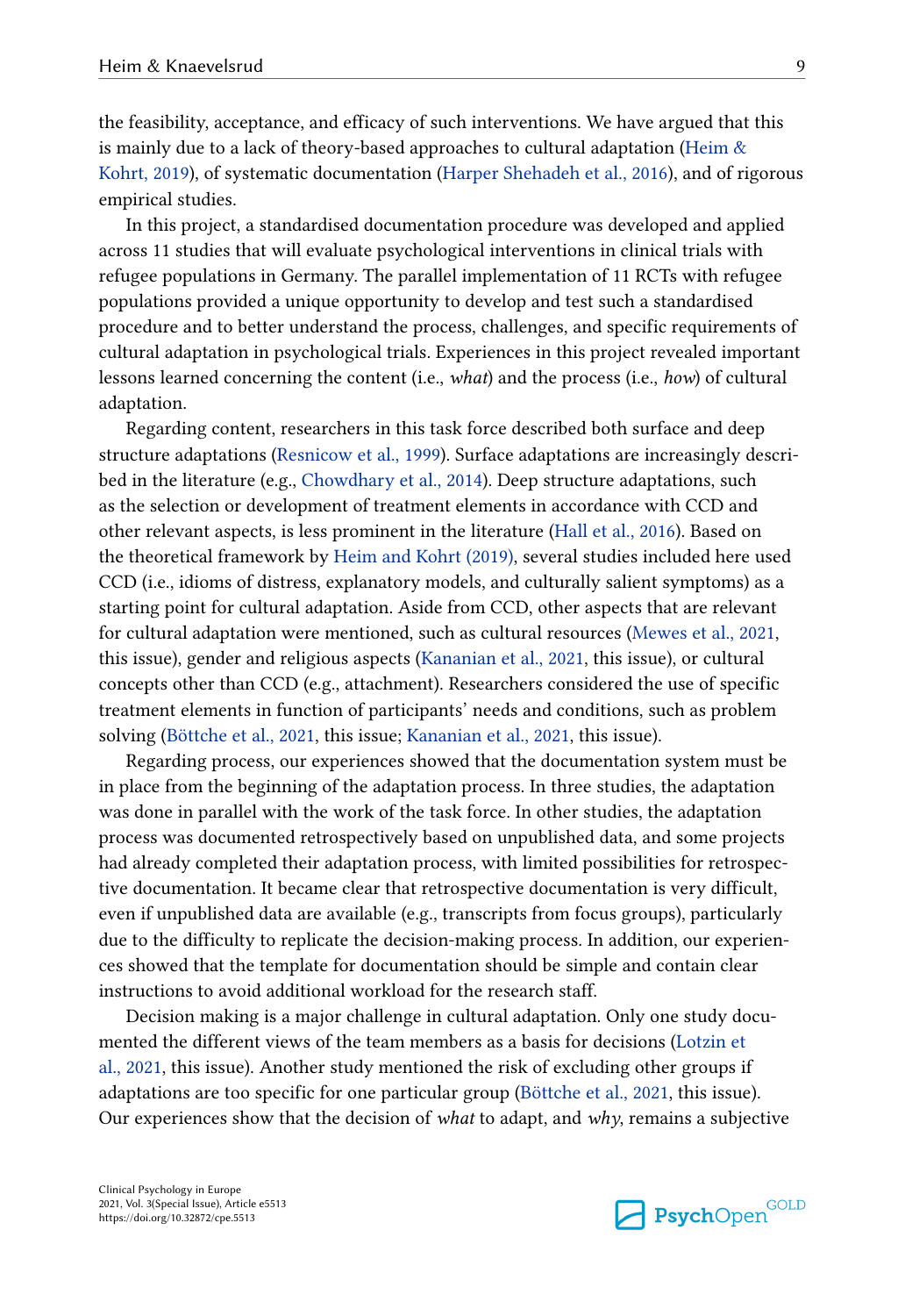process to some extent. In view of transparency, it is therefore essential to document the considerations behind this process, the different views of team members, and the strength of evidence that supported decisions.

That said, a further process-related lesson learned is that cultural adaptation takes time. Several studies went through an iterative process of piloting, feedback, and further adaptation. Some of the projects used culture-sensitive interventions and further adapted them to their target population [\(Böttche et al., 2021](#page-11-0), this issue; [Kananian et al., 2021,](#page-12-0) this issue; [Lotzin et al., 2021](#page-13-0), this issue). Keeping track of this process and documenting the different stages of adaptation is a labour-intensive and time-consuming process. One study concluded that the balance between investment (i.e., time and financial expenditure) and outcome was not yet determined ([Böttche et al., 2021,](#page-11-0) this issue). Indeed, experimental studies are needed to determine the effects of cultural adaptation on the feasibility and effectiveness of interventions ([Heim et al., 2020\)](#page-12-0).

The present paper has several limitations. First, due to administrative reasons, not all project included in the task force were in the same adaptation phase when the task force started its activities. Some projects had concluded their cultural adaptation process, while other studies conducted the cultural adaptation as part of the task force activities. However, this allowed for considering challenges occurring at different moments throughout the cultural adaptation process, which enhanced the richness of our lessons learned. Second, all studies included in this task force were conducted in Germany, which limits the generalisability to other contexts. And third, this task force focused on the process of documentation only. Examining the effect of cultural adaptation on trial efficacy was beyond the scope of this task force. The main focus of this task force was on establishing a standardised documentation system, which will hopefully be an important step in guiding and improving the quality of cultural adaptation research in the future.

Based on our experiences, a sub-group of the task force elaborated a set of REporting Criteria for cultural Adaptation in Psychological Trials (RECAPT), which are presented in this special issue ([Heim et al., 2021](#page-12-0), this issue). As a next step, experimental research is needed to determine the impact of surface and deep structure adaptations on the acceptability and effectiveness of psychological interventions. Such experimental research may include RCTs comparing different levels of cultural adaptation ([Heim et](#page-12-0) [al., 2020\)](#page-12-0) or other research designs like factorial experiments. In addition, standardised documentation of cultural adaptation can contribute to meta-analytic evidence, in which the association between levels of cultural adaptation and trial effectiveness is analysed in meta-regression (e.g., [Harper Shehadeh et al., 2016\)](#page-12-0).

In view of the increasing need to develop and test psychological interventions for diverse cultural and ethnic groups, cultural adaptation can no longer remain the unwanted stepchild in psychological science. Over the past decades, high-quality standards have been increasingly applied in clinical trials in general, which are defined in the CONSORT statement ([Moher et al., 2001](#page-13-0)). Transparency and replicability are increasingly demanded

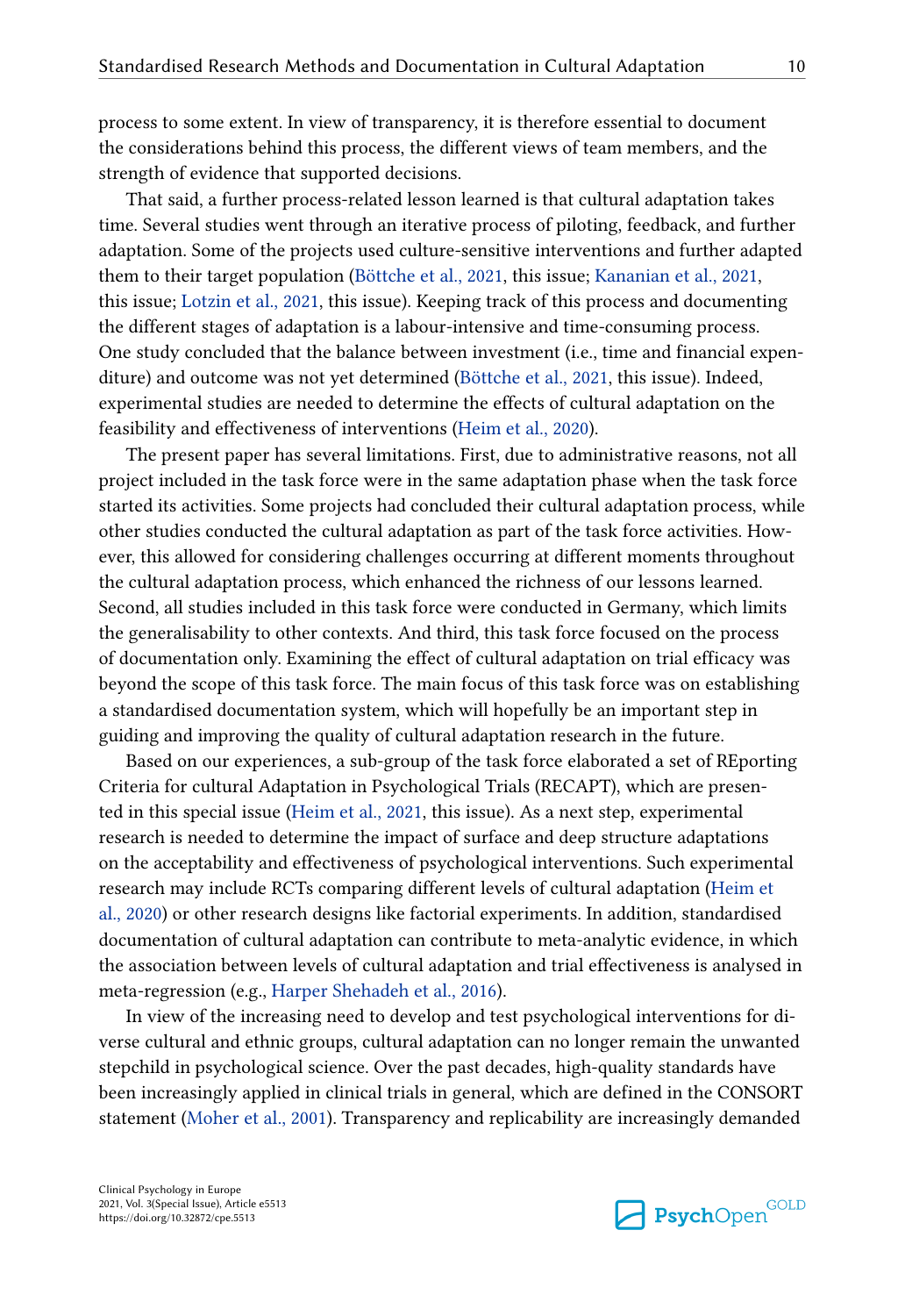<span id="page-10-0"></span>for clinical trials with psychological interventions, not least as a consequence of the open science movement. It is essential that we request the same level of quality, transparency, and replicability for cultural adaptation in clinical trials with culturally diverse groups and ethnic minorities. By using such high-quality standards, the interventions we develop will hopefully be used, have a positive effect, and help people manage their lives.

**Funding:** German Federal Ministry of Education and Research (01EF1806H).

**Acknowledgments:** The authors have no additional (i.e., non-financial) support to report.

**Competing Interests:** Eva Heim is one of the Guest Editors of this Special Issue of Clinical Psychology in Europe but played no editorial role in this particular article or intervened in any form in the peer review process.

# **Supplementary Materials**

The Supplementary Materials contain the following items (for access see Index of Supplementary Materials below):

• **Appendix**

Appendix A provides an overview table of the research projects described in this paper, i.e., target populations, target symptoms and disorders, interventions, and information on the cultural adaptation process.

• **RECAPT Template**

A template for documenting the cultural adaptation process that was developed by the "Task force for cultural adaptation of mental health interventions for refugees". A documented version for better understanding is provided, along with an empty template in Word format that can be used for future studies.

#### **Index of Supplementary Materials**

- Heim, E., & Knaevelsrud, C. (2021a). *Supplementary materials to "Standardised research methods and documentation in cultural adaptation: The need, the potential and future steps"* [Appendix]. PsychOpen GOLD. <https://doi.org/10.23668/psycharchives.5200>
- Heim, E., Mewes, R., Abi Ramia, J., Glaesmer, H., Hall, B., Harper Shehadeh, M., Ünlü, B., Kananian, S., Kohrt, B. A., Lechner-Meichsner, F., Lotzin, A., Moro, M. R., Radjack, R., Salamanca-Sanabria, A., Singla, D. R., Starck, A., Sturm, G., Tol, W., Weise, C., & Knaevelsrud, C. (2021b). *Supplementary materials to "Reporting Cultural Adaptation in Psychological Trials – The RECAPT criteria"* [RECAPT Template]. PsychOpen GOLD.<https://doi.org/10.23668/psycharchives.5192>

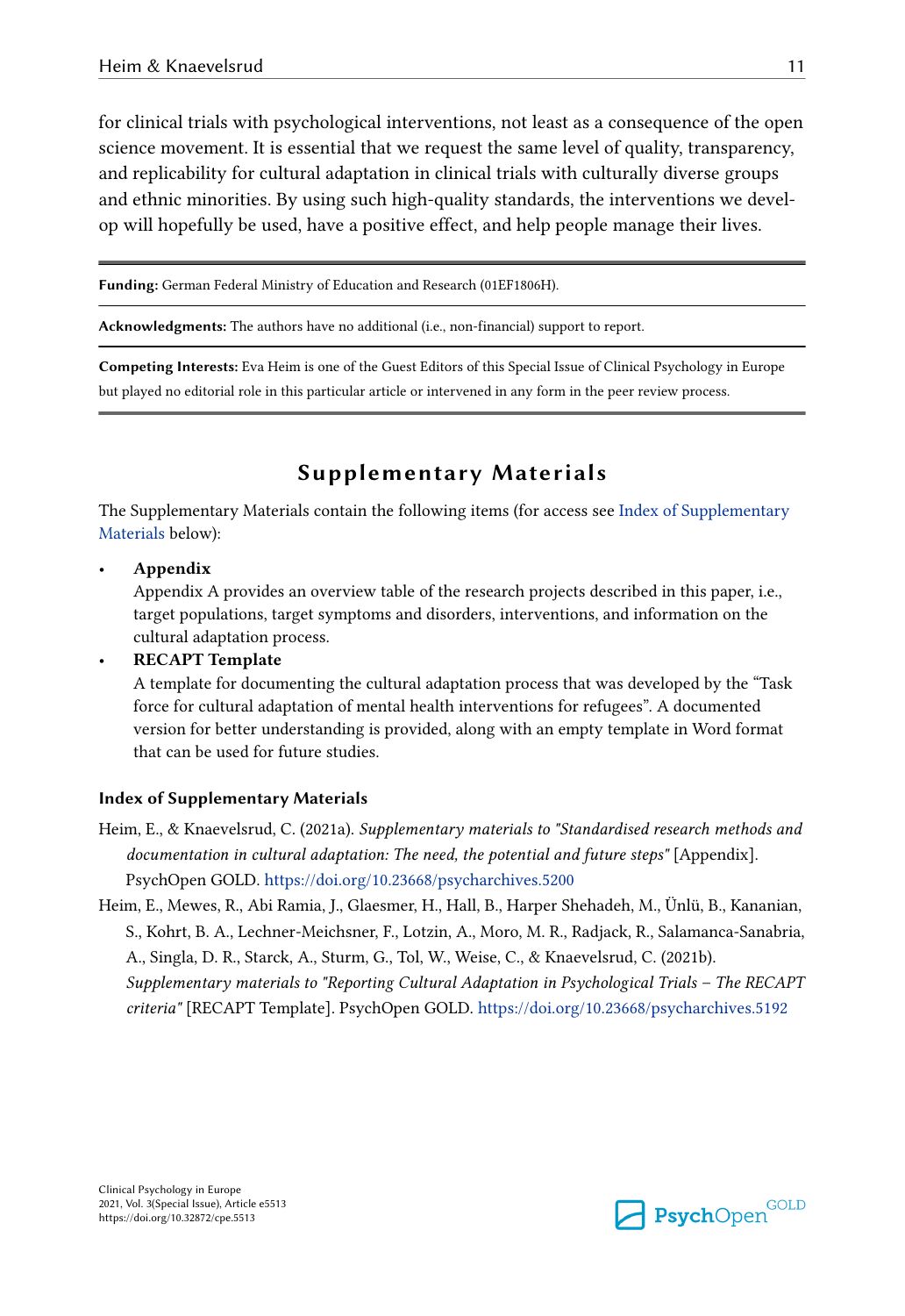# **References**

- <span id="page-11-0"></span>Abi Ramia, J., Harper Shehadeh, M., Kheir, W., Zoghbi, E., Watts, S., Heim, E., & El Chammay, R. (2018). Community cognitive interviewing to inform local adaptations of an e-mental health intervention in Lebanon. *Global Mental Health, 5*, Article e39. <https://doi.org/10.1017/gmh.2018.29>
- American Psychiatric Association. (2013). *Diagnostic and statistical manual of mental disorders* (5th ed.). American Psychiatric Publishing.
- Benish, S. G., Quintana, S., & Wampold, B. E. (2011). Culturally adapted psychotherapy and the legitimacy of myth: A direct-comparison meta-analysis. *Journal of Counseling Psychology, 58*(3), 279-289. <https://doi.org/10.1037/a0023626>
- Bernal, G., Jiménez-Chafey, M. I., & Domenech Rodríguez, M. M. (2009). Cultural adaptation of treatments: A resource for considering culture in evidence-based practice. *Professional Psychology: Research and Practice, 40*(4), 361-368.<https://doi.org/10.1037/a0016401>
- Böttche, M., Kampisiou, C., Stammel, N., El-Haj-Mohamad, R., Heeke, C., Burchert, S., Heim, E., Wagner, B., Renneberg, B., Böttcher, J., Glaesmer, H., Gouzoulis-Mayfrank, E., Zielasek, J., Konnopka, A., Murray, L., & Knaevelsrud, C. (2021). From formative research to cultural adaptation of a face-to-face and internet-based cognitive-behavioural intervention for Arabicspeaking refugees in Germany. *Clinical Psychology in Europe, 3*(Special Issue), Article e4623. <https://doi.org/10.32872/cpe.4623>
- Castro, F. G., Barrera, M., Jr., & Holleran Steiker, L. K. (2010). Issues and challenges in the design of culturally adapted evidence-based interventions. *Annual Review of Clinical Psychology, 6*, 213-239. <https://doi.org/10.1146/annurev-clinpsy-033109-132032>
- Chowdhary, N., Jotheeswaran, A. T., Nadkarni, A., Hollon, S. D., King, M., Jordans, M. J. D., Rahman, A., Verdeli, H., Araya, R., & Patel, V. (2014). The methods and outcomes of cultural adaptations of psychological treatments for depressive disorders: A systematic review. *Psychological Medicine, 44*(6), 1131-1146. <https://doi.org/10.1017/S0033291713001785>
- Chu, J., & Leino, A. (2017). Advancement in the maturing science of cultural adaptations of evidence-based interventions. *Journal of Consulting and Clinical Psychology, 85*(1), 45-57. <https://doi.org/10.1037/ccp0000145>
- Griner, D., & Smith, T. B. (2006). Culturally adapted mental health intervention: A meta-analytic review. *Psychotherapy, 43*(4), 531-548.<https://doi.org/10.1037/0033-3204.43.4.531>
- Grupp, F., Moro, M. R., Nater, U. M., Skandrani, S. M., & Mewes, R. (2018). "It's that route that makes us sick": Exploring lay beliefs about causes of post-traumatic stress disorder among Subsaharan African asylum seekers in Germany. *Frontiers in Psychiatry, 9*, Article 628. <https://doi.org/10.3389/fpsyt.2018.00628>
- Hall, G. C. N., Ibaraki, A. Y., Huang, E. R., Marti, C. N., & Stice, E. (2016). A meta-analysis of cultural adaptations of psychological interventions. *Behavior Therapy, 47*(6), 993-1014. <https://doi.org/10.1016/j.beth.2016.09.005>
- Haroz, E. E., Ritchey, M., Bass, J. K., Kohrt, B. A., Augustinavicius, J., Michalopoulos, L., Burkey, M. D., & Bolton, P. (2017). How is depression experienced around the world? A systematic review

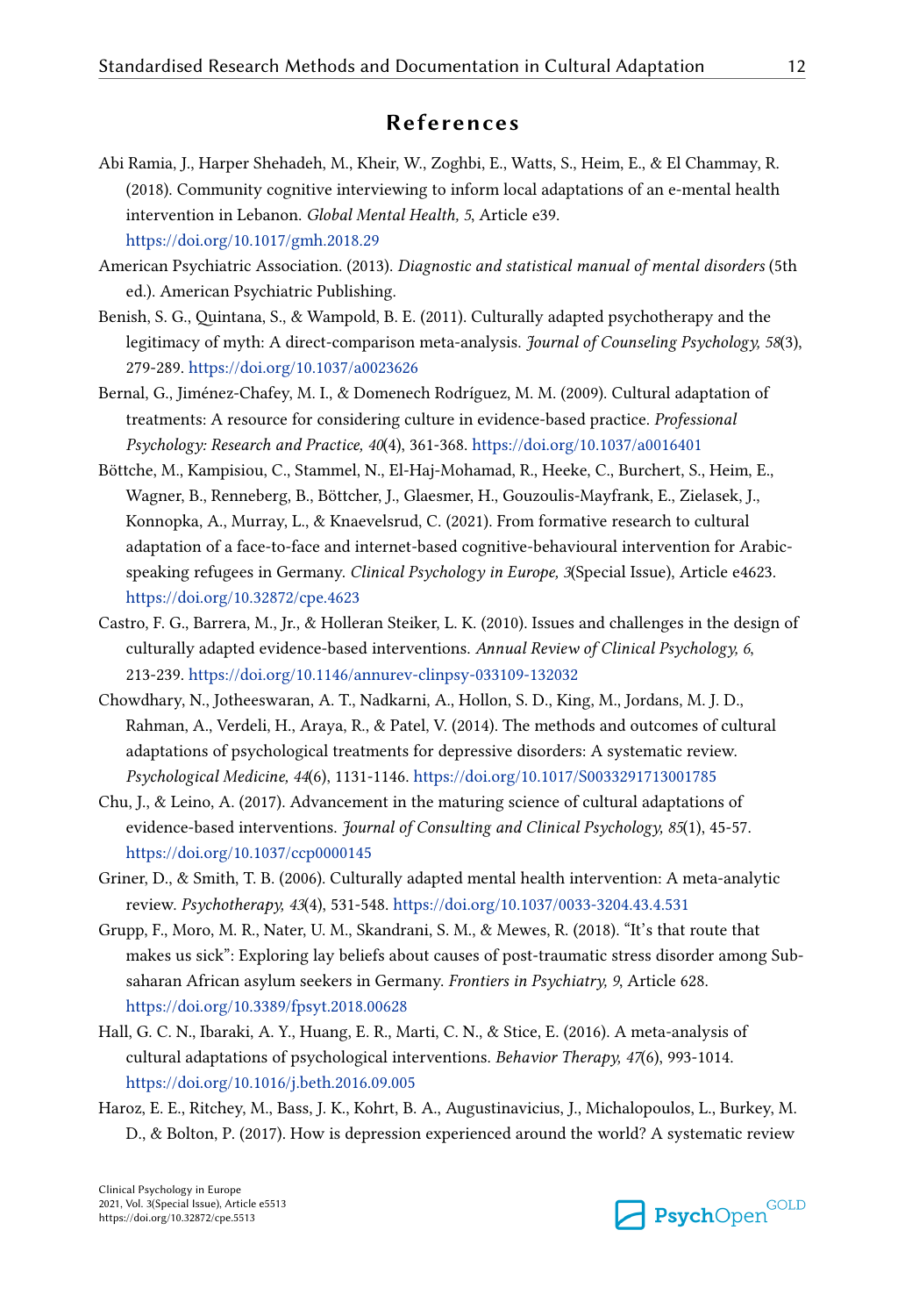<span id="page-12-0"></span>of qualitative literature. *Social Science & Medicine, 183*, 151-162. <https://doi.org/10.1016/j.socscimed.2016.12.030>

- Harper Shehadeh, M., Heim, E., Chowdhary, N., Maercker, A., & Albanese, E. (2016). Cultural adaptation of minimally guided interventions for common mental disorders: A systematic review and meta-analysis. *JMIR Mental Health, 3*(3), Article e44. <https://doi.org/10.2196/mental.5776>
- Heim, E., Burchert, S., Shala, M., Kaufmann, M., Cerga-Pashoja, A., Morina, N., Schaub, M. P., Knaevelsrud, C., & Maercker, A. (2020). *Effect of cultural adaptation of a smartphone-based selfhelp programme on its acceptability and efficacy: Study protocol for a randomized controlled trial.*  PsychArchives. <https://doi.org/10.23668/psycharchives.3152>
- Heim, E., Harper Shehadeh, M., van't Hof, E., & Carswell, K. (2019). Cultural adaptation of scalable interventions. In A. Maercker, E. Heim, & L. J. Kirmayer (Eds.), *Cultural clinical psychology and PTSD* (pp. 201-218). Hogrefe Publishing.
- Heim, E., & Kohrt, B. A. (2019). Cultural adaptation of scalable psychological interventions: A new conceptual framework. *Clinical Psychology in Europe, 1*(4), Article e37679. <https://doi.org/10.32872/cpe.v1i4.37679>
- Heim, E., Mewes, R., Abi Ramia, J., Glaesmer, H., Hall, B., Harper Shehadeh, M., Ünlü, B., Kananian, S., Kohrt, B. A., Lechner-Meichsner, F., Lotzin, A., Moro, M. R., Radjack, R., Salamanca-Sanabria, A., Singla, D. R., Starck, A., Sturm, G., Tol, W., Weise, C., & Knaevelsrud, C. (2021). Reporting Cultural Adaptation in Psychological Trials – The RECAPT criteria. *Clinical Psychology in Europe, 3*(Special Issue), Article e6351. <https://doi.org/10.32872/cpe.6351>
- Henrich, J., Heine, S. J., & Norenzayan, A. (2010). The weirdest people in the world? *Behavioral and Brain Sciences, 33*(2-3), 61-83.<https://doi.org/10.1017/S0140525X0999152X>
- Hussain-Gambles, M., Atkin, K., & Leese, B. (2004). Why ethnic minority groups are underrepresented in clinical trials: A review of the literature. *Health & Social Care in the Community, 12*(5), 382-388.<https://doi.org/10.1111/j.1365-2524.2004.00507.x>
- Hwang, W.-C. (2006). The psychotherapy adaptation and modification framework: Application to Asian Americans. *The American Psychologist, 61*(7), 702-715. <https://doi.org/10.1037/0003-066X.61.7.702>
- Kananian, S., Starck, A., & Stangier, U. (2021). Cultural adaptation of CBT for Afghan refugees in Europe: A retrospective evaluation. *Clinical Psychology in Europe, 3*(Special Issue), Article e5271.<https://doi.org/10.32872/cpe.5271>
- Kohrt, B. A., & Hruschka, D. J. (2010). Nepali concepts of psychological trauma: The role of idioms of distress, ethnopsychology, and ethnophysiology in alleviating suffering and preventing stigma. *Culture, Medicine and Psychiatry, 34*(2), 322-352. <https://doi.org/10.1007/s11013-010-9170-2>
- Kohrt, B. A., Rasmussen, A., Kaiser, B. N., Haroz, E. E., Maharjan, S. M., Mutamba, B. B., de Jong, J. T., & Hinton, D. E. (2014). Cultural concepts of distress and psychiatric disorders: Literature review and research recommendations for global mental health epidemiology. *International Journal of Epidemiology, 43*(2), 365-406. <https://doi.org/10.1093/ije/dyt227>

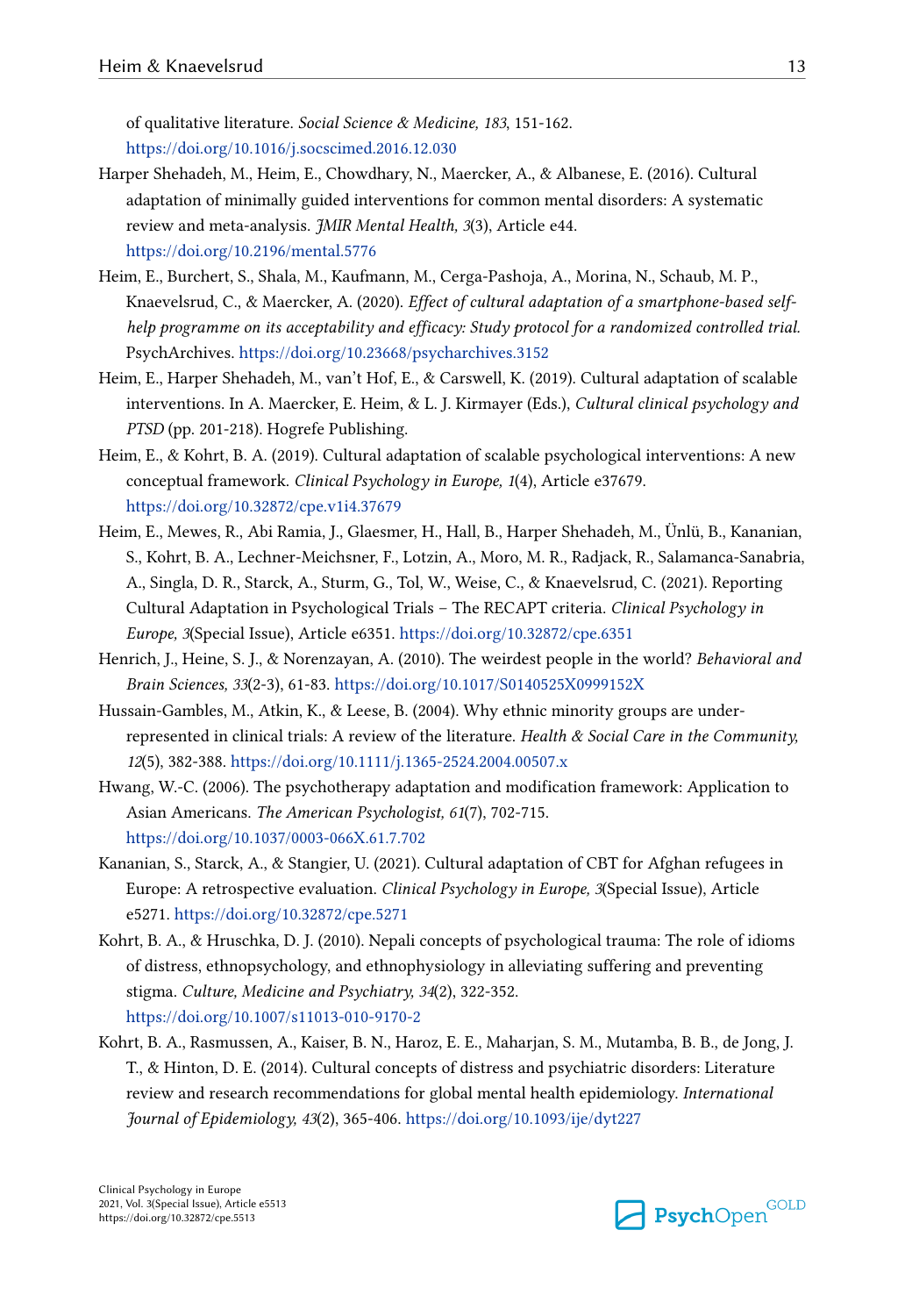- <span id="page-13-0"></span>La Roche, M., & Christopher, M. S. (2008). Culture and empirically supported treatments: On the road to a collision? *Culture and Psychology, 14*(3), 333-356. <https://doi.org/10.1177/1354067X08092637>
- Lewis-Fernández, R., & Kirmayer, L. J. (2019). Cultural concepts of distress and psychiatric disorders: Understanding symptom experience and expression in context. *Transcultural Psychiatry, 56*(4), 786-803. <https://doi.org/10.1177/1363461519861795>
- Lotzin, A., Lindert, J., Koch, T., Liedl, A., & Schäfer, I. (2021). STARC-SUD Adaptation of a transdiagnostic intervention for refugees with substance use disorders. *Clinical Psychology in Europe, 3*(Special Issue), Article e5329. <https://doi.org/10.32872/cpe.5329>
- Mewes, R., Giesebrecht, J., Weise, C., & Grupp, F. (2021). Description of a culture-sensitive, lowthreshold psychoeducation intervention for asylum seekers (Tea Garden). *Clinical Psychology in Europe, 3*(Special Issue), Article e4577. <https://doi.org/10.32872/cpe.4577>
- Moher, D., Schulz, F., & Alman, G. (2001). The CONSORT statement: Revised recommendations for improving the quality of reports of parallel-group randomised trials. *Lancet, 357*, 1191-1194. [https://doi.org/10.1016/S0140-6736\(00\)04337-3](https://doi.org/10.1016/S0140-6736(00)04337-3)
- Reich, H., Bockel, L., & Mewes, R. (2015). Motivation for psychotherapy and illness beliefs in Turkish immigrant inpatients in Germany: Results of a cultural comparison study. *Journal of Racial and Ethnic Health Disparities, 2*(1), 112-123. <https://doi.org/10.1007/s40615-014-0054-y>
- Resnicow, K., Baranowski, T., Ahluwalia, J. S., & Braithwaite, R. L. (1999). Cultural sensitivity in public health: Defined and demystified. *Ethnicity & Disease, 9*(1), 10-21.
- Shala, M., Morina, N., Salis Gross, C., Maercker, A., & Heim, E. (2020). A point in the heart: Concepts of emotional distress among Albanian-speaking immigrants in Switzerland. *Culture, Medicine and Psychiatry, 44*, 1-34. <https://doi.org/10.1007/s11013-019-09638-5>
- Singla, D. R., Kohrt, B. A., Murray, L. K., Anand, A., Chorpita, B. F., & Patel, V. (2017). Psychological treatments for the world: Lessons from low- and middle-income countries. *Annual Review of Clinical Psychology, 13*(1), 149-181. <https://doi.org/10.1146/annurev-clinpsy-032816-045217>
- Tol, W. A., Augustinavicius, J., Carswell, K., Brown, F. L., Adaku, A., Leku, M. R., García-Moreno, C., Ventevogel, P., White, R. G., & van Ommeren, M. (2018). Translation, adaptation, and pilot of a guided self-help intervention to reduce psychological distress in South Sudanese refugees in Uganda. *Global Mental Health, 5*, Article e25.<https://doi.org/10.1017/gmh.2018.14>
- Turrini, G., Purgato, M., Ballette, F., Nosè, M., Ostuzzi, G., & Barbui, C. (2017). Common mental disorders in asylum seekers and refugees: Umbrella review of prevalence and intervention studies. *International Journal of Mental Health Systems, 11*(1), Article 51. <https://doi.org/10.1186/s13033-017-0156-0>
- UNHCR. (2020). *Figures at a glance*.<https://www.unhcr.org/figures-at-a-glance.html>
- Unterhitzenberger, J., Haberstumpf, S., Rosner, R., & Pfeiffer, E. (2021). "Same same or adapted?" Therapists' feedback on the implementation of trauma-focused cognitive behavioral therapy with unaccompanied young refugees. *Clinical Psychology in Europe, 3*(Special Issue), Article e5431.<https://doi.org/10.32872/cpe.5431>